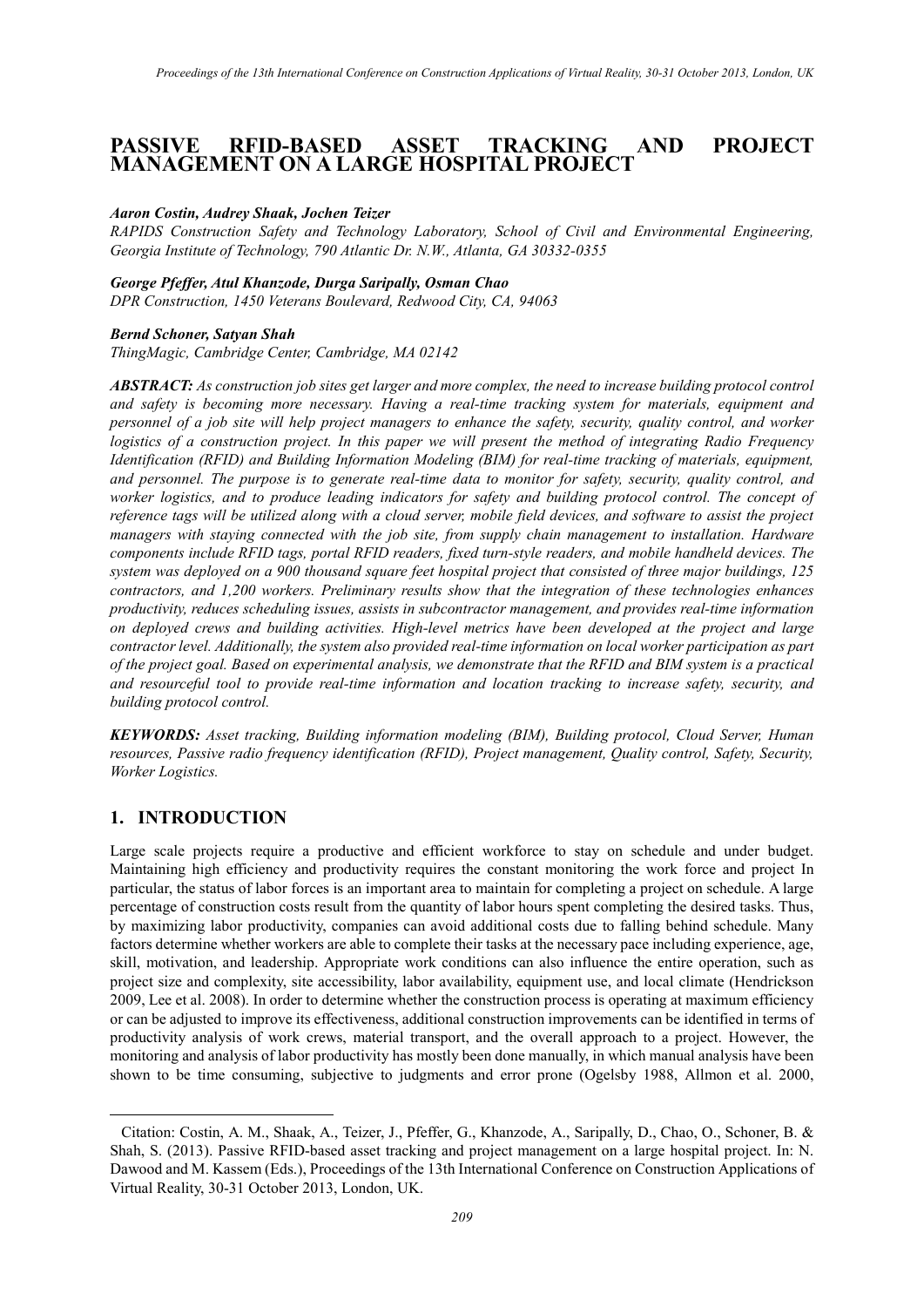Goodrum et al. 2006). Integrating technology to automate the monitoring and analyses is a way to reduce the human component and increase accuracy and reliability. Projects with higher automation and integration of information technology improved between 31% and 45% in productivity (Zhai et al. 2009).

The University of California San Francisco's (UCSF) Medical Center at Mission Bay is a large, 900 thousand square feet, hospital project that consists of three major buildings, 125 contractors, and roughly 1,200 workers. This public sector project has successfully implemented innovation project delivery models such as Target Value Design, lean construction principles, and Building Information Modeling (BIM). In addition to BIM, the project utilized an RFID-based building access protocol system that provides visibility of personnel and construction assets, including equipment and materials, on the jobsite, and helps the team plan work more efficiently. The use of this technology creates a more intelligent and automated job site, resulting in numerous benefits, such as improved safety and security, equipment protection, improved work quality, and more effective workforce. Importantly, the system allows for the monitoring and verification of protocols and ordinance, such as the San Francisco Office of Economic and Workforce Development (OEWD) mandatory local hiring ordinance (Office of Economic and Workforce Development 2011). The San Francisco OEWD mandates that certain government funded projects hire a percentage of local workers by trade. Although the UCSF hospital does not meet the criteria to follow the ordinance, it is voluntarily doing so to benefit the local community.

This paper highlights the collaboration of the team to apply lean construction principles and BIM within the contractual framework of the project. Additionally, the method of integrating Radio Frequency Identification (RFID) and BIM for real-time tracking of materials, equipment, and personnel is presented.

# **2. PROBLEM STATEMENT**

Large scale projects with a large work force area are expected to contain issues with the sequencing of trades, the safety and security of the site, and quality control. Planning and sequencing of trades throughout this project could potentially be difficult as there will be more than 125 subcontractors, and over 800 workers on the site daily (peak hours will even have close to 1,000 employees on site). Consequently, it is extremely important to be able to monitor all personnel on site at any given time, especially during the interior build-out of the facility, since the trades (e.g. mechanical, electrical, and plumbing) will often be overlapping.

The safety and security of everyone on site, including workers and visitors, is the utmost importance on any jobsite, regardless of size. However, larger and more complex projects can be more challenging to maintain the highest level of safety and security. For instance, in the event of an emergency, an evacuation, or a lock down, being able to determine the exact number of workers and personnel on site will be critical, and the more people there are the bigger the challenge it is to have every single person accounted for. Manual recorded keeping of daily personnel and visitors could be potentially be inadequate, and would require a lot of time. Additionally, the monitoring of a large amount of personnel can be tedious and time consuming. On a traditional construction site, options addressing the challenges associated with safety and security are limited. Before, security would need to be placed at each entrance zone to verify the authorization and monitor the head count of workers entering. Even with personal ID badges, a security guard would have to write down who enters, thus limiting the amount of workers that can enter at a time and slowing down the flow of traffic.

Controlling access to hazardous zones of the jobsite is also important to verify only authorized and trained personnel can gain access. Having an untrained worker enter a hazardous area, such as a high voltage utility room, can lead to serious injury or death. Ensuring workers are properly trained before they are allowed to enter a more stringent building protocol project zone is important. However, it is difficult to monitor who has access to certain zones, even if some workers received proper training. Having a security guard or supervisor at each zone entrance is unfeasible and uneconomical.

Large construction projects also have problems with quality control and rework since there are many trades and workers around in the same area. In such situations, completed tasks by subcontractors are at risk of being damaged due to the amount of traffic through the area or the other subcontractors coming to do other work in the same location. Therefore, minimizing traffic in certain areas and understanding what area a subcontractor needs to be in can help limit rework. However, a supervisor that constantly monitors the workers to verify they do not walk through the wrong areas is not practical.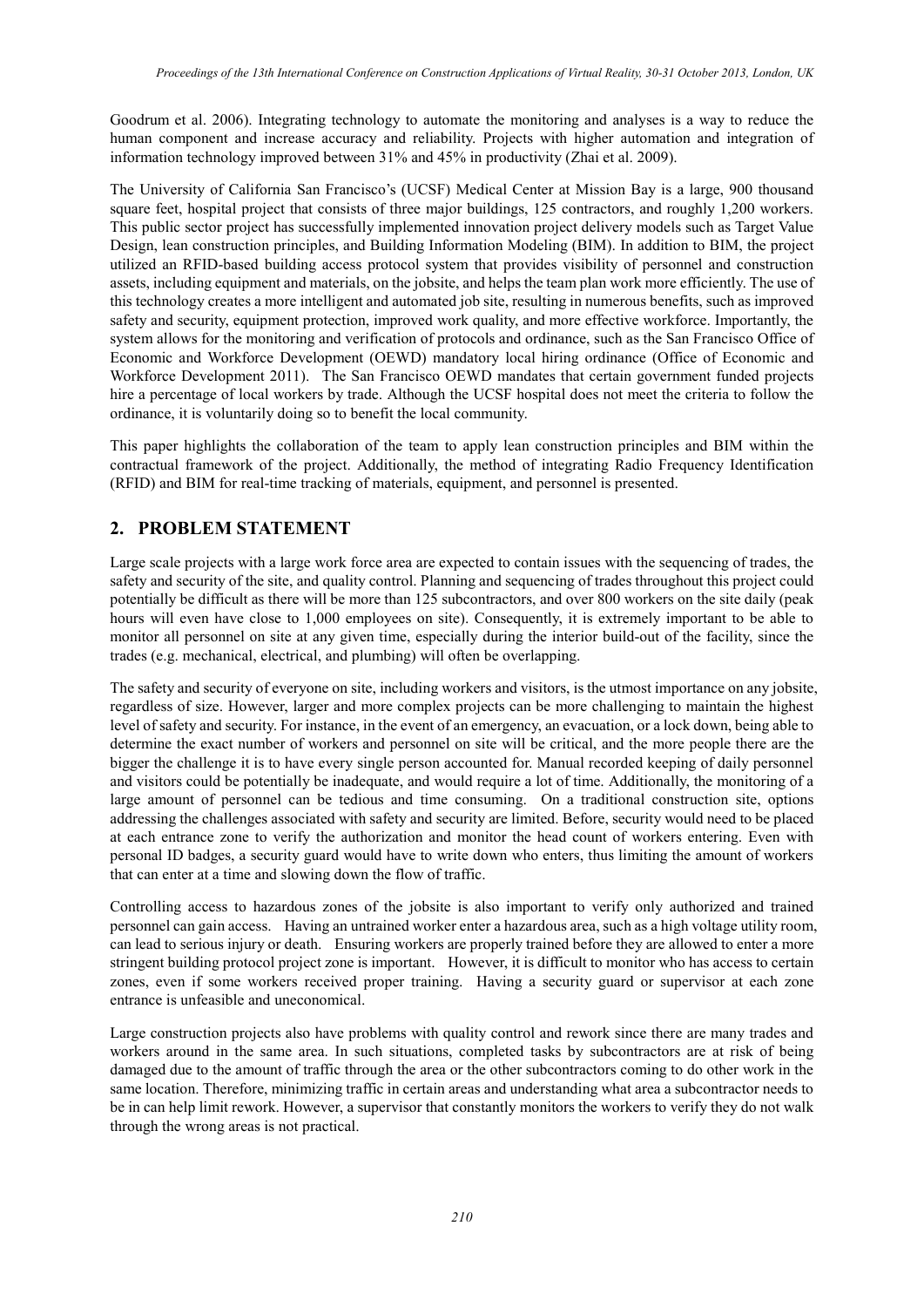#### **3. LITERATURE REVIEW**

Real-time access to the locations of workers, materials, and equipment has been a significant advancement to the management of construction processes. There have been attempts to automate the analysis and tracking such as mobile tracking in lay down yards. Examples of these attempts include pre-cast concrete, fabricated steel elements, and automated tool tracking. Technology that has been researched to provide real time access include radio frequency identification (RFID) (Jaselskis 1995, Song et al 2006, Ergen et al. 2007, Grau et al. 2009, Costin et al. 2012), ultra wideband (UWB) (Teizer et al. 2007, Cheng et al. 2011, Yang et al. 2011), GPS (Oloufa et al. 2002, Pradhananga and Teizer 2012), and multiple sensors (Razavi and Haas 2010). RFID, UWB, and WLAN technology has been shown to be successful in a variety of applications including asset tracking, inventory management, on-site security upgrades, and productivity analysis (Goodrum et al. 2006, Rueppel and Stuebbe 2008, Li and Becerik-Gerber 2011, Cheng et al. 2011, Taneja et al. 2011). UWB can be implemented to track and determine the location of resources in a jobsite by utilizing multiple readers to identify the location of tags (Bohn and Teizer 2010, Cheng et al. 2011). However, UWB requires a careful installation of multiple readers at known locations and cannot be used when the tags are stationary and the reader is mobile. Additionally, RFID implementation in an outdoor environment led to a 4.2% increment in steel erection productivity (Grau et al. 2009).

#### **3.1 Radio Frequency Identification (RFID)**

Radio Frequency Identification (RFID) is a method of communication that uses radio waves. The system is composed of a tag, which is read by an RFID Tag reader, and a computer that receives the data from the reader. The tags can be active (battery powered), semi-passive or semi-active (battery-assisted), or passive (no battery). The transponder and transceiver (reader) gather and transmit the information to a RFID tag wirelessly, without necessarily needing to be in the direct line-of-sigh to the tags. First, the reader sends a radio frequency signal to the tag. The tag then sends the signal back to the reader along with any information or data that it may be storing, such as an identification number as each tag can have its own unique identification number. Upon receiving this data/information, the reader sends it to the computer where it is stored and analysed. The information sent to the computer includes items like the time at which the signal was received, which reader received it, and with what strength. The database in which the information is sent to can be utilized in many ways as the data can be linked to additional information that is stored on the tag. For example, a tag's unique identification number can be linked to further information held in a database that further describes that tag with items like a unit name, trade performed, manufacturer, etc. This information can be made easily accessible to users, such as a project manager, and can utilize queries help to increase productivity and efficiency throughout a project.

RFID technology is rapidly becoming more capable and complex, helping to track materials, workers, and equipment in real time as well as produce a visual of the locations and resources on a construction site. The use of RFID technology has been found to enhance the user's ability to locate materials that have been tracked by the RFID readers with an improvement ratio of 8:1 over manual tracking. The enhancement of this technology has led to testing of passive tags. These tests found that passive ultrahigh frequency (UHF) tags are durable enough to work in various harsh conditions, despite the existence of extreme moisture, pH, temperature, and pressure (Ross et al. 2009). This technology, compared to the limited bar code system that requires line of sight read range, provides significantly greater read-ranges and can be utilized in both outdoor and indoor conditions ranging in temperatures from −40 °C to 200 °C (Ross et al. 2009). Costin and Teizer (2012) also reported that the mobile RFID antenna devices as they are used in many commercial passive RFID applications comply with the Federal Communication Commission (FCC) and Industry Canada RF radiation exposure limits for the general population if a safe distance of humans to the antenna of 20 cm is kept. Though there are many benefits of passive RFID tags, there is a drawback in that there are no self-reporting capabilities. The read range typically is limited to up to ten meters, depending on the antenna type. So though this is significantly greater than a bar code system for example, there are still some limitations. The benefit of having a larger readability range, however, is that a single reader can be utilized to read multiple tags within this range (Costin et al. 2012). This capability is also limited in that environments exposed to either multipath or metal surfaces are at risk of experiencing signal attenuation due to the metal surfaces and the signal bouncing (Vogt and Teizer 2007).

RFID technology has been even further utilized by successfully pairing with Building Information Modelling (BIM) for supply chain management (Sawyer 2008). There are other technologies being researched, but they require the additional resources provided by the facility (Costin et al. 2012). Linking these two technologies will allow for tracking user-specified locations (e.g., at turnstiles or at gates) in real time and lead to more productivity and efficiency on a job site.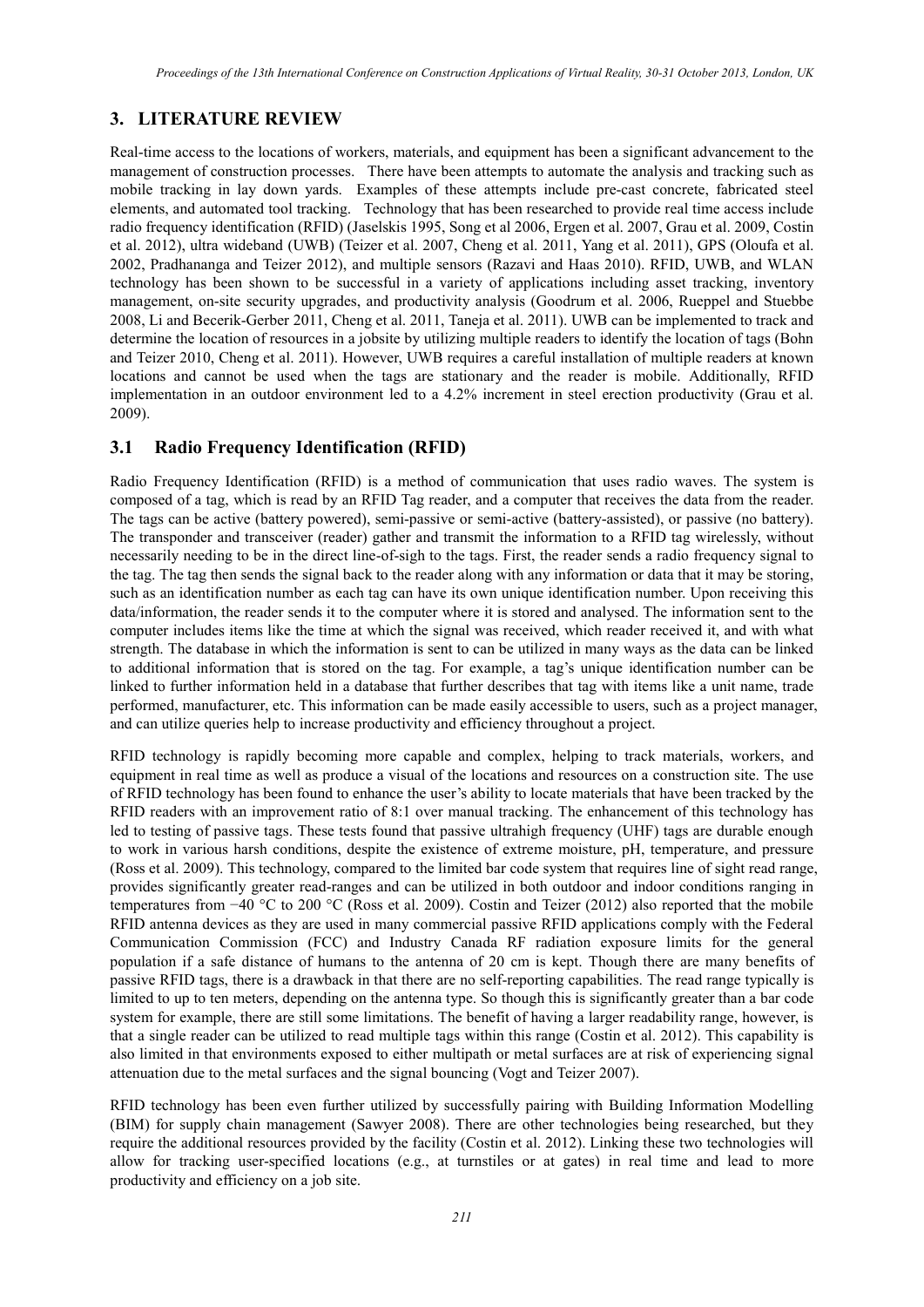#### **3.2 Building Information Modeling (BIM)**

Integrated building technologies allow a convergence and integration of systems to play a greater role in overall building performance (Kean 2011). Building Information Modelling (BIM) helps to take the traditional building technologies a step further by adding more dimensions to the current 3D models. BIM pairs the geometric and parametric properties of a building's 3D model with all the information and properties of the building, such as information on the products, the site schedule sequencing, and owner histories (Eastman et al. 2008). With this technology, each component of the model can be viewed as well as its relationship with other objects in the model and the logical classification of objects in the model. All of this information is actually stored within the model. This is a very promising advancement in the Architecture, Engineering and Construction (AEC) industry as it creates an accurate, virtual digital model of a project (Eastman et al. 2008). BIM integrates all aspects of a project such as the structural, architectural, mechanical, electrical, plumbing (MEP), energy, etc. into the same platform, helping to lead to a better design through collaboration as well as optimizing performance. These benefits have led to a dramatic increase of the use of BIM over the years, in which 71% of construction companies, 70% of architects, and 74% of contractors are using BIM, and the use is expected to keep increasing (McGraw-Hill 2012).

Since this technology allows objects to hold their properties and are capable of parametric modeling, many manual techniques of tasks like estimating and scheduling have been replaced. BIM creates a platform that allows real time estimation and scheduling to occur based on the 3D model of the project created, both in the construction and operation phase. This changes the way a project has traditionally been categorized and how tasks are divided. The program has developed into a strong tool for project design and construction processes as it is continually receiving efforts to enhance its functionality and capabilities. Pragmatically speaking, BIM is a great tool as it looks at the whole project cycle, including the future of the project when it's in the operation phase. This is crucial as the design and construction phases of a project only constitute a small portion of the time and money that goes into the life cycle of a project. BIM helps to plan and estimate what the operation phase of the project will be like, and uses this throughout the design and construction phase.

### **4. EXPERIMENTAL ENGINEERING DESIGN**

The purpose of this research is to utilize RFID-BIM integration to generate real-time data to produce leading indicators for safety and building protocol control. Additionally, the executed approach is to optimize cost and schedule while maintaining the scope, quality and performance. One of the many goals of the innovative project delivery models implemented on this site is to enhance quality control by reducing rework or damage of finished work.

The UCSF Medical Center team partnered with ThingMagic, Trimble's Radio-Frequency Identification (RFID) Division, and Georgia Tech in order to implement RFID-based tracking devices on the project and analyze the gathered data. These devices are a proposed solution to the sequencing, safety, security, and quality challenges previously mentioned. The RFID based building access will ensure more visibility and tracking of the equipment, materials, and personnel entering and exiting the jobsite while also allowing for the project team to increase work planning efficiency. RFID technology will present measures and data to help prevent these issues. The data analysis will allow for more efficient planning and work flow. This method of planning will help limit the amount of rework performed and limit access to zones where work has been completed, helping to limit damage. The entry security as well as asset and personnel tracking will help enhance the safety of the job site.

Approximately 80 RFID tag readers were installed in the infrastructure of the new building and multiple secure turnstiles with tag readers were places at the access points. The site was designated into different zones, each with a protocol level. The protocol level was based on the safety and security requirements, and authorized workers need specific training for each level to enter. All workers and visitors on site are issued a passive UHF-RFID-enabled identification badge to be read as the individual passes through the turnstiles or walks within the range of other sensors (see Figure 1).

There are two data types: the real-time data and stored data. The real-time data reports the current location when a tag is read, such as when an alert is sent for an unauthorized worker. All the real-time data is then reported to a cloud-based web portal where real-time email notifications and reports can be delivered daily. In addition to this reporting, a web service has been created in order to provide external software clients access to the data. This is done so the data can be analyzed and visualized in 3D. For example, Tekla BIM software with a custom plug-in will allow the users to filter the data to zoom in on the relevant data of the building section, time span, people, or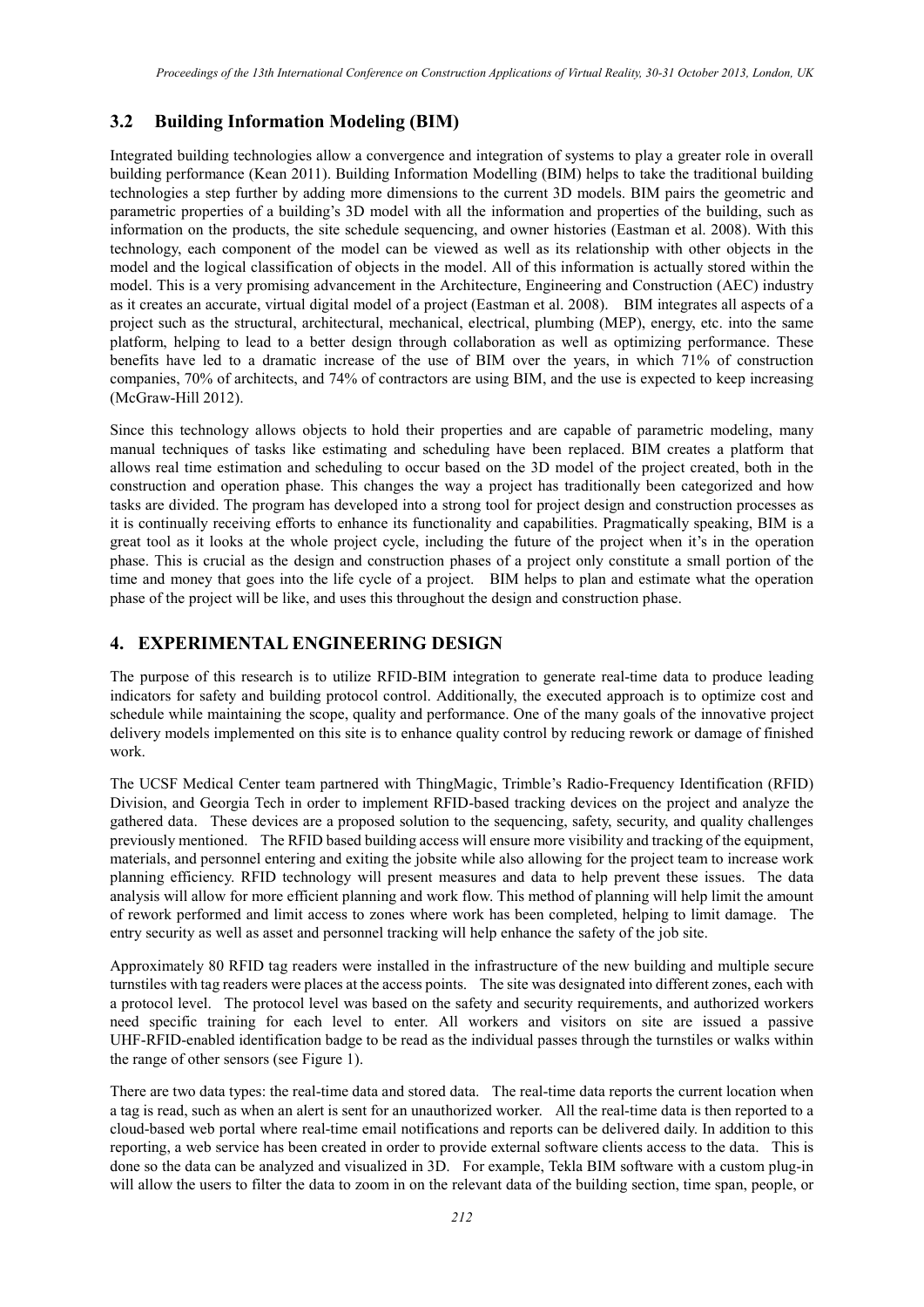assets desired (see Figure 2). Managers can now monitor the flow of people in and out of different zones, allowing for an instant email alert to be sent when an employee enters an unauthorized zone. These real time updates will be crucial in the event of an emergency as it will provide authorities will be able to determine who has been left in the building and where.



Fig. 1: Map of zones, turn-style readers, site entrance and fixed passive RFID reader and antennas.



Fig. 2: Georgia Tech's software plug-in with workers and sample data of workers' locations in a BIM model.

The modeling began at 25% design phase, thus ensuring that subcontractors were able to report their constructability inputs into the permit drawings. Superintendents also worked with the modelers in order to create a model that accurately portrays the means and methods of the planned construction as well as provide the details specific to the project conditions that may become part of the permit documents. This collaboration ensures that the project is in compliance with all the necessary permit documents and requirements. The structural models created are directly used to create the fabrication and installation drawings. By doing this, it will guarantee that everything installed meets the design requirements while satisfying the required permitting documents. The design models will also feed into Total Station units for an accurate site layout and installation. Many benefits come from creating a highly detailed model, such as the validation of the design, user requirements, and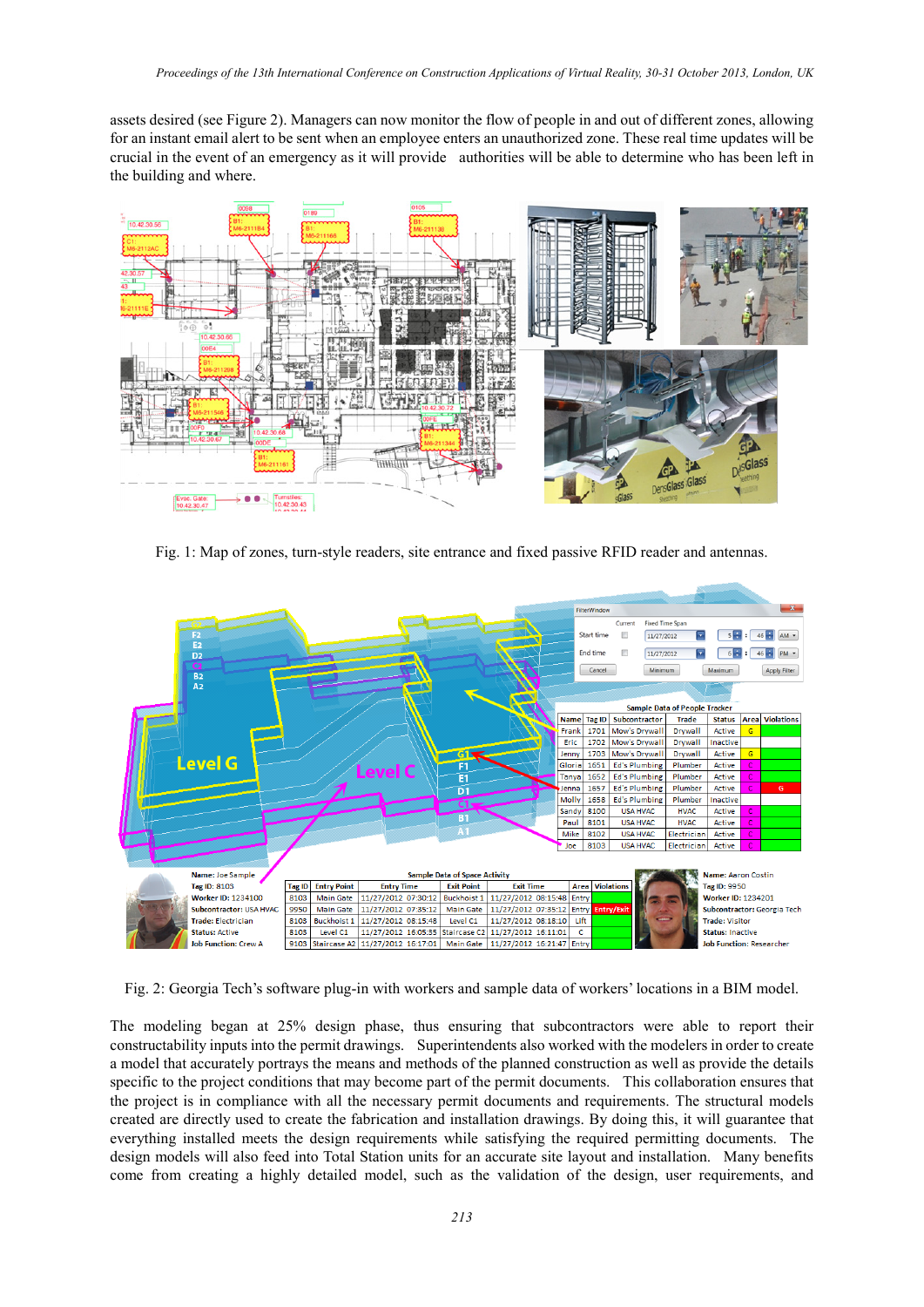constructability as well as benefits in cost-savings, more reliable scheduling and increased field productivity. The time and effort put into creating these highly coordinated models results in higher predictability for schedule, material, and labor, leading to cost savings for the owners as the contingency budget can be lowered. These models allow for the modeling of detailed architectural, structural, and MEPF systems, including hangers and seismic bracing, drywall framing, concrete, rebar, exterior skin and site utilities. The detail can go as far to show drywall models including "critical" framing, such as corners, doors, and MEP opening framing, as well as the infill framing for crowded rooms such as patient rooms, ICUs, and operating rooms.

### **5. OPERATING RESULTS**

In addition to the real time data the system produced, the stored data was filtered and analyzed for various aspects. The data can be graphed to compare the work in the different zones. Activities such as productivity, number of workers, and scheduling can be visualized to see the trends, progress, or even compare whether the work is on schedule. Having the data in visual form is important to for planning and coordinating future work. Importantly, knowing the current status and productivity rate allows for a more accurate assessment of what is needed. For instance, Figures 3a and 3b show the work is becoming to completion, and therefore not many workers are needed. Also, Figures 3b and 3c show the increase in number of workers to maintain the current schedule.

Verifying the compliance to local, state, or federal regulations is another important feature this system provides. For example, The San Francisco OEWD mandates that certain government funded projects hire a percentage of local workers by trade. Although the UCSF hospital does not meet the criteria to follow the ordinance, it is voluntarily doing so to benefit the local community. The goal is to have a mandatory participation level of 25% of all project hours within each trade to be performed by local residents. Each employee's information, including their trade and zip code, will be placed in a data base that is linked to their identification number. This new RFID technology will be able to track all employees by their given identification number, thus providing the resources to obtain an accurate assessment of the amount of employees with the local residential zip code. With this information, USCF has been able to accurately report the number of local residents on the site and the amount of hours they have performed in their trade. As seen in Figure 4, the UCSF Medical Center successfully met their goal to reach 25% local resident employees, and is working on achieving a 35% rate in 2014.

The system records all safety and security violations, which is important for record keeping and the production of leading indicators for safety and building protocols. When a worker enters an unauthorized zone, an alert is sent to the project manager notifying him of the breach. In addition, each breach is kept in a log, which can then be analyzed to fix the problem. For instance, if an unauthorized worker enters in by mistake, he will learn to not go in there without proper training. Additionally, a log will notify what workers still need to be trained to enter that zone. Examples of the log of violations for a specific area and duration are shown in Figure 2 as well. These violations were created by a visitor and a worker. It is important they had special authorization to enter the zone.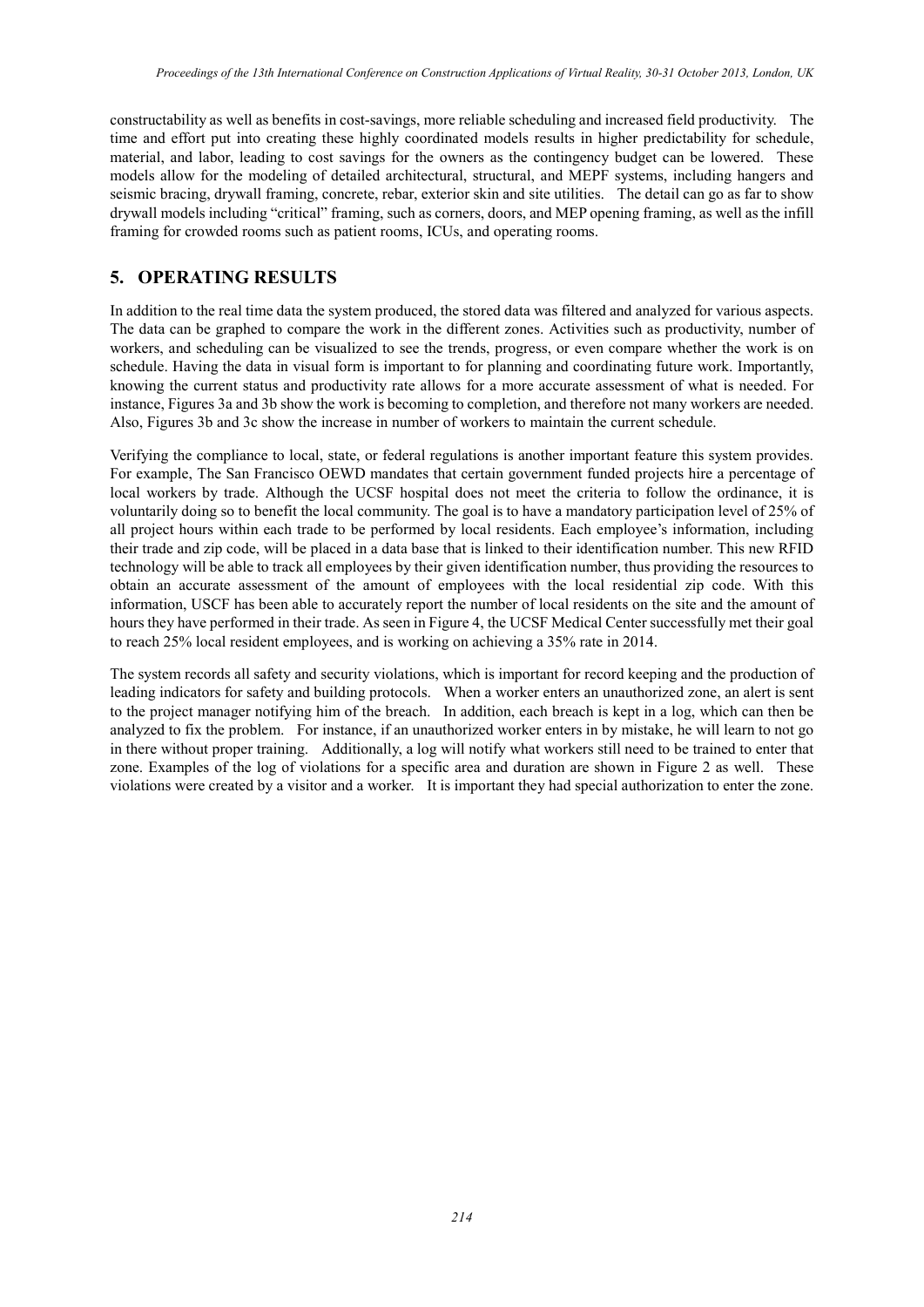

Fig. 3: Full-time equivalent workers per day per contractor for work areas (a) B5, (b) C2, (c) A5, and (d) A4.



Fig. 4: Percentage of San Fransisco-based workers by subcontractor (Monday through Friday).

#### **6. DISCUSSION AND CONCLUSIONS**

RFID tracking technology applied on construction assets creates a more systematic, automated, and intelligent job site and results in benefits to both the project team and the UCSF Medical Center. The developed hardware system and data mining algorithms are able to detect personnel and assets as far as three to five meters away from the reader antenna, which is unlike the current, conventional manual access control. With this kind of range, workers will no longer have to swipe a badge at each sensor as they will be able to simply pass through check points and portals. Long range readers reduce the numbers of readers need to be installed, which is important on a large, congested site such as a hospital.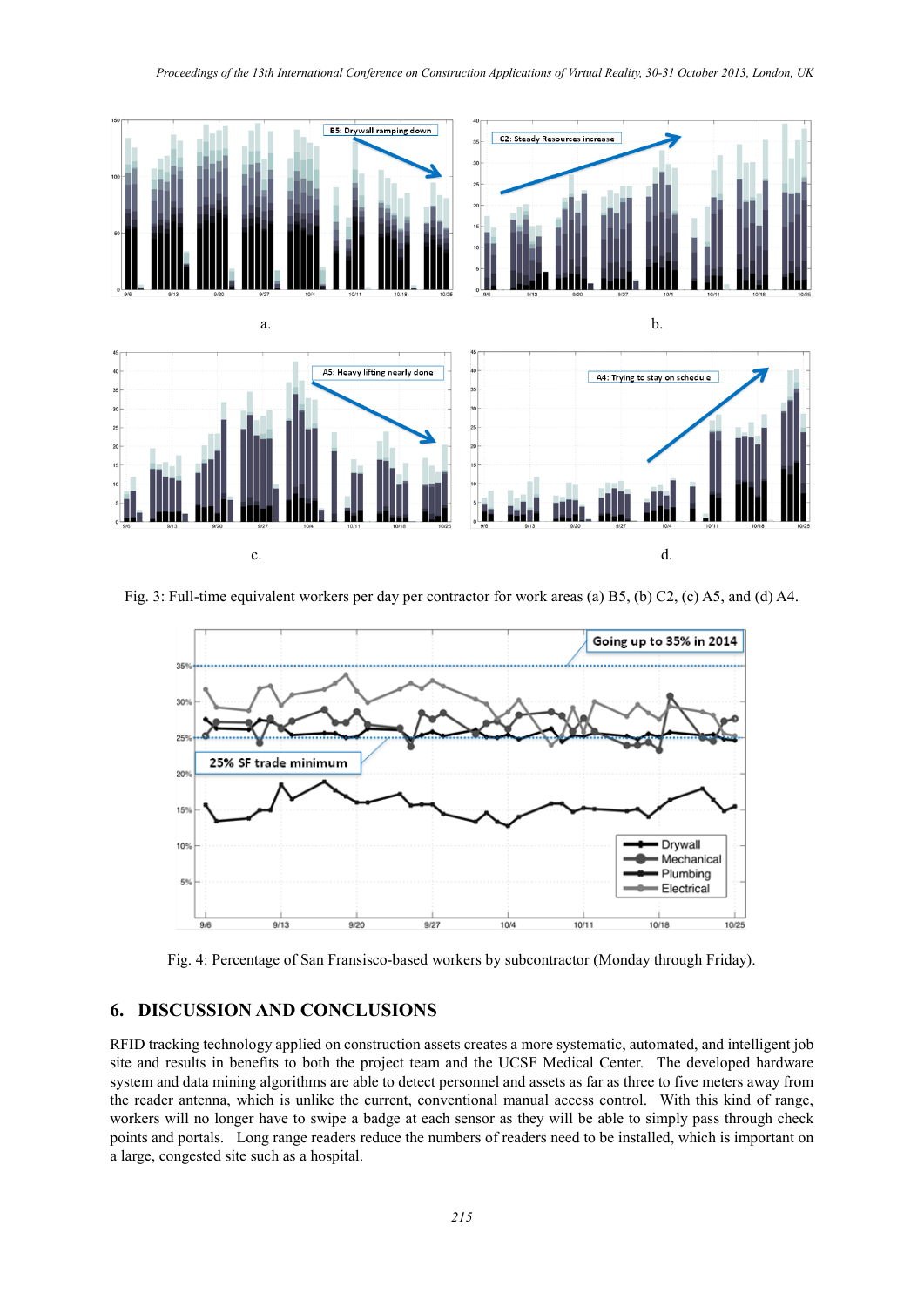The following benefits and limitations were identified

### **6.1 Improved Security**

Providing an accurate headcount has made it easier to ensure the safety of everyone, which is important on this large, newly developed, urban site that the hospital is being developed on. Crews are now easier to find and convey important messages to. Being able to locate the crews could be the difference in life or death in an emergency situation. The new technology allows for the assurance that only badged, authorized employees are entering the site and the zones that they are authorized for, which increases safety and lowers risks in those zones that may contain expensive equipment and materials. No longer will there need to be a hired security guard or supervisor just to monitor the work force in the various sections of the building. The use of this technology eliminates the need for these personnel and thus lowers costs.

# **6.2 Equipment Protection**

Since this is a state of the art facility being constructed, there is a significant amount of expensive medical equipment to be installed. The new RFID system allows for all assets and equipment to be securely tracked and located at all times. This prevents the equipment from being lost or missing, which could potentially be a negative impact on the project's cost and schedule.

# **6.3 Improved Quality**

Rework and damage to completed work are very realistic threats to the quality of the project. Foot traffic over completed work can cause damage to these finished projects and without proper monitoring and planning, rework is possible. Minimizing this traffic and ensuring that subcontractors are only in locations where they are necessary will help to limit damage and rework. A way to do this is to control and monitor access to the site and to ensure that workers are properly trained before they can enter the different project zones. With RFID technology, the project team is able to do this and is better able to monitor the progress of the different work zones, helping to better protect the finished work.

#### **6.4 More Effective Workforce**

As labor is almost half of a project's construction cost, it is imperative to improve the worker logistics on a job site. The RFID technology helps make this happen. With the data presented by the new technology, subcontractors are able to more efficiently plan their work, helping to meet project needs and identify variances. The data provides an understanding of how many workers are present on site daily and where majority of the work is being performed. This helps the subcontractors determine the appropriate amount of workers to deploy, preventing over- or under- staffing the project. The owner's dollars are being efficiently spent when the right people and skill sets are in the right place at the right time, and this comes from the improved work flow created. The real time data analysis during each work day is drastically different and more efficient than in the past when construction managers and owners used to have to wait for weeks or months to get the data analysis of how efficiently the workforce is performing, thus wasting money. The new system also provides the ability to measure travel times between work zones, with this information an adjustment can be made in material placement or path of travel, thus enhancing productive worker time.

# **6.5 Cultural Factors**

Initially, subcontractors and workers showed concern that the system monitored their exact location at all times, however, through seminars and training, it was conveyed that the purpose of the system is to identify the zones where the worker was last seen, not determine their exact location at all times. Communicating this to the workers allowed them to feel more comfortable and see the benefits of the RFID system. Benefits such as enhancing the security of the project, only allowing authorized personnel onto the site, or ensuring that individuals without the proper training do not enter the wrong zones gave the workers a higher sense of security and assured the subcontractors that costly errors can be avoided.

#### **6.6 Current Limitations**

Although the benefits seem to outweigh its limitations, some warrant further investigation, for example: in building construction dynamically changing floor may require RFID hardware to be frequently relocated, few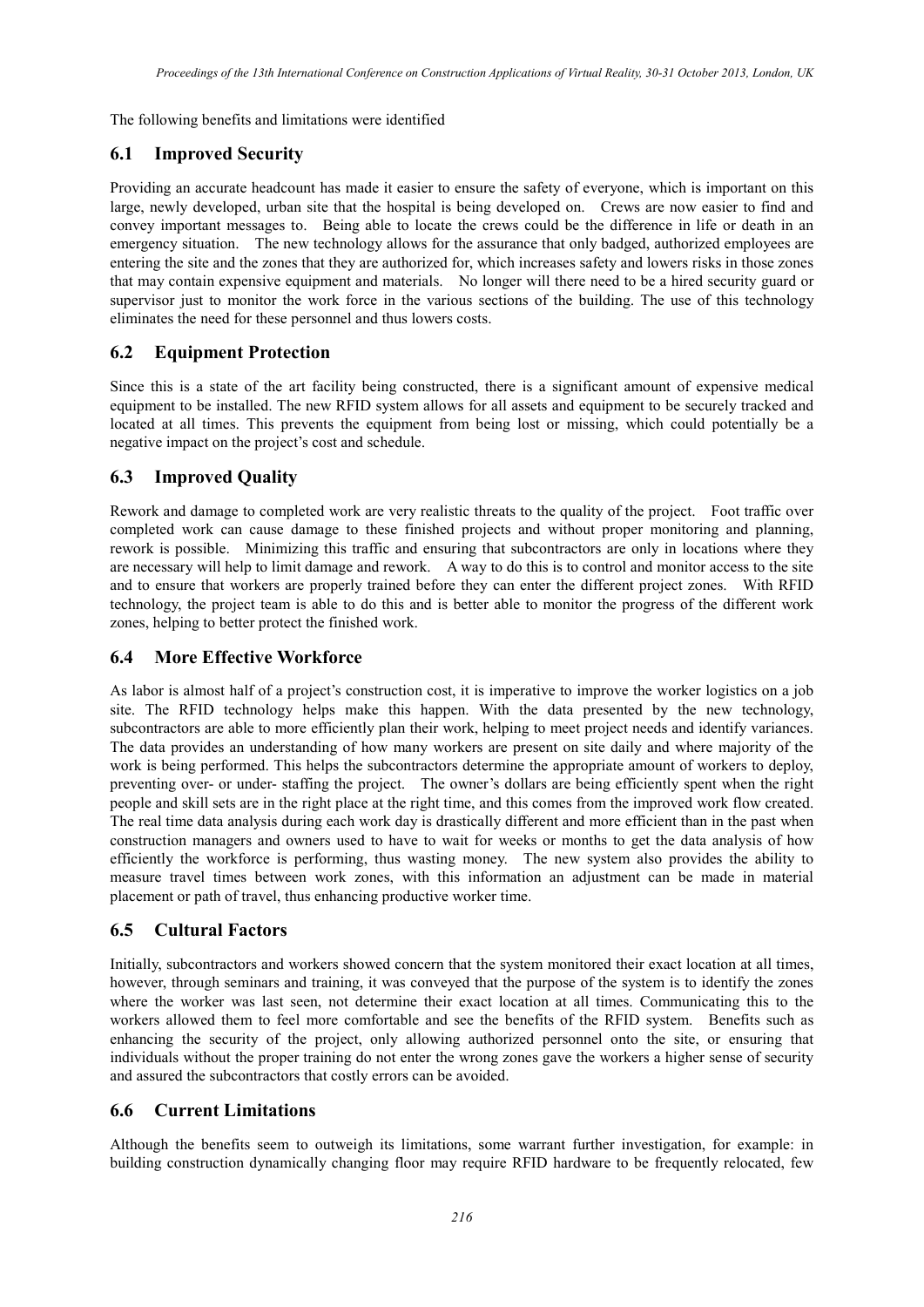data mining algorithms exist that currently take not full advantage of the data that is gathered, people issues such as the perception of being tracked, legal issues of who owns the data and for what purposes it is used.

#### **7. REFERENCES**

Allmon, E., Haas, C.T., Borcherding, J.D., Goodrum, P.M. (2000). U.S. construction labor productivity trends, 1970–1998, *ASCE Journal of Construction Engineering and Management*, 126 (2) 97–104.

Cheng, T., Venugopal, M., Teizer, J., and Vela, P.A. (2011). Performance Evaluation of Ultra Wideband Technology for Construction Resource Location Tracking in Harsh Environments, *Automation in Construction*, Elsevier, 20(8), 1173-1184.

Costin, A., Pradhanang, N., and Teizer, J. (2012). Leveraging passive RFID technology for construction resource field mobility and status monitoring in a high-rise renovation project, *Automation in Construction*, 24, 1-15.

Eastman, C., Teicholz, P., Sacks, R. and Liston, K., (2008). *BIM Handbook – A Guide to Building Information Modeling*. John Wiley & Sons, Inc., N.J.

Ergen, E., Akinci, B., and Sacks, R. (2007). Tracking and locating components in a precast storage yard utilizing radio frequency identification technology and GPS. *Automation in Construction*, 16(3), 354-367.

Goodrum, P., McLaren, M., Durfee, A. (2006). The application of active radio frequency identification technology for tool tracking on construction job sites. *Automation in Construction*. 15 292–302

Grau, D., Caldas, C.H., Haas, C.T., Goodrum, P.M., Gong, J. (2009). Assessing the impact of materials tracking technologies on construction craft productivity. *Automation in Construction*. 18, 903–911.

Grau, D., Zengb, L., and Xiaob, Y. (2012). Automatically tracking engineered components through shipping and receiving processes with passive identification technologies, *Automation in Construction*, Elsevier, 28, 36-44.

Hendrickson, C. (2008). Project Management for Construction. http://pmbook.ce.cmu.edu ( January 27, 2009).

Jaselskis, E.J. (1995). Radiofrequency Identification Applications in Construction-Industry. *Journal of Construction Engineering and Management*, 121(2), 189-196.

Jaselskis, E. J. and El-Misalami, T. (2003). Implementing radio frequency identification in the construction process. *Journal of Construction Engineering and Management*, 129(6) 680-688.

Kean, T. (2011). "Current Trends and Future Outlook Examining the IFMA industry trend report." *Military Engineer*, 103(673), 67-68.

Li, N. and Becerik-Gerber, B. (2011). Performance-based evaluation of RFID-based indoor location sensing solutions for the built environment. *Advanced Engineering Informatics*, 25(3), 535-546.

Lee, J.B., et al., (2008). A feasibility study on optimal lifting planning in the high-rise apartment building construction. *Journal of Korea Institute of Construction Engineering and Management*. 9, 185–193.

McGraw-Hill (2012). SmartMarket Report: The Business Value of BIM in North America Multi-Year Trend Analysis and User Ratings (2007–2012) Construction. *McGraw-Hill Construction*.

Office of Economic and Workforce Development. "Local Hire." WorkforceDevelopmentSF. http://www.workforcedevelopmentsf.org/aboutus/index.php?option=com\_content&view=article&id=88&Itemid =102, 2011, (Accessed January 13, 2012).

Oglesby, C. (1988). Productivity improvement in construction. *Construction Engineering and Project Management*. 146–271.

Oloufa, A.A., Ikeda, M., and Oda, H. (2002). GPS Based Wireless Collision Detection of Construction Equipment, Proceedings of 19th ISARC, National Institute of Standards and Technology, Gaithersburg, Maryland. September 23-25, 461-466.